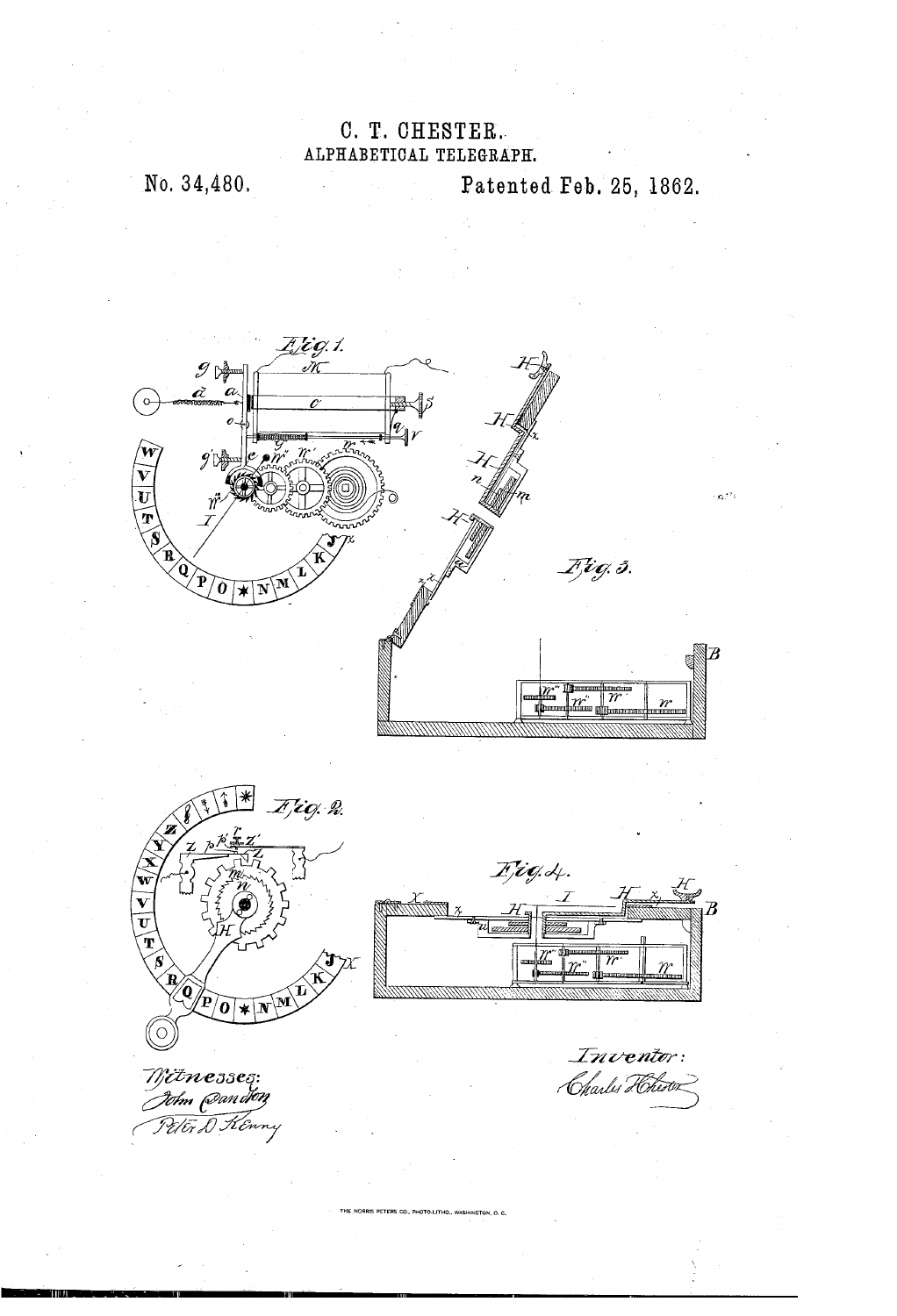## UNITED STATES PATENT OFFICE.

CHARLES T. CHESTER, OF NEW YORK, N.Y.

## IMPROVEMENT IN ALPHABETICAL TELEGRAPHS.

Specification forming part of Letters Patent No. 34,480, dated February 25, 1862.

To all whom it may concern:<br>Be it known that I, CHARLES T. CHESTER, of the city, county, and State of New York, have invented certain Improvements in Alphabetical or Dial Telegraphs; and I hereby declare that the following is a full, clear, and exact description of the same.

My improvements consistin so arranging the parts of the needle-driving machinery of alphabetical telegraphic instruments that, first, the least possible force of electro-magnetism may work them; secondly, the greatest exactness and certainty may be given to the transmitting or circuit-breaking apparatus; thirdly, the transmitting and receiving apparatus may be combined or separated at will, so that the same lettered dial may be used for both.

Referring now to the drawings that accompany this specification, the letters of which in the different figures indicate the same parts, Figure 1 is an outline view of the relative parts of the receiving apparatus; Fig. 2, an outline view of the relative parts of the transmitting apparatus; Fig. 3, a cross-section of the receiving and transmitting apparatus separated, and Fig. 4 a cross-section of the same united or combined.

In the receiving apparatus I use a delicate train of clock-wheels, w w' w'' w''', propelled by spring or weight. The last of the train,  $w^{\prime\prime\prime}$ , is an escape-wheel, the number of whose  $|$ teeth is half the number of letters or signs to be expressed. The shape of the teeth is perfected, and adapted to the pallets  $e$ , so that each tooth is released with the least possible resistance.

To the pallet-lever  $a \circ e$  is attached the armature  $a$ , acted on by the electro-magnet M, which may be of any desired size, but which should'be adjustable in power, and for the purpose I prefer the adjustable form patented to me September 4, 1860, and of which an imperfect view is shown in Fig. 1,  $s$  being the screw to push the core  $c$  away from the arma-<br>ture  $a$ , and  $q$  the spring to pull it toward  $a$ . When a current of comparatively feeble power<br>is passed through the wires of this magnet it gives power enough to attract the armature  $a$ , cause the lever to turn at  $o$ , and the pallet on the left to release one tooth. When the magnet-power is withdrawn a spring,  $d$ , pulls

p

the right releases one tooth. Thus the magnetic vibrations, by allowing the escape of successive teeth of  $w^{\prime\prime\prime}$ , allow the fine needle or indicator I to traverse step by step and point successively to the letters on the dial  $x$ . The magnet, clock-work, escape-wheel, and needle, when connected with a lettered or numbered<br>dial-plate, constitute the whole of the receiv-

ing apparatus.<br>The transmitting apparatus, Figs. 2, 3, and 4, consists of an arm or pointer,  $H H H$ . whose shape obviously allows it to pass over and around the dial without obscuring the let ters. This pointer is attached transversely to a hollow shaft, with which it revolves, carrying the wheels  $n$  and  $m$ . This hollow shaft has bearings in the plate  $t$  and the support $t$  and the wheels below it,  $n$  is a ratchetwheel, which, with its pawl, (not shown in the drawings,) prevents the pointer from moving backward. *m* is a wheel, shaped as in Fig. 2, whose teeth correspond in number with the teeth of the escape-wheel. This wheel  $m$ , in its revolution, brings the platina points  $p$  and  $p'$  firmly together, thus closing circuit. As each tooth of the wheel presses upon the tri angular projection on the under surface of the flat spring  $\dot{x} \dot{x}$  it raises the spring, and with it the platina wire  $p$ . Before the spring is at its highest elevation p meets  $p'$ -a corresponding platina wire on the under surface of another flat spring,  $z' z'$ . p' can, however, being fixed to a screw, r, be brought more or less near p and the contact between them made more or less firm, since the nearer these points are the more pressure is exerted by the spring  $z' z'$ . Jarring vibration is prevented by the support extending from the pillar  $k$ , which serves, as does  $l$ , to convey the current. This plan for breaking and closing circuits quickly and steadily is found very efficient and easily kept in order.

magnet-power is withdrawn a spring, *a*, pulls the direction and a pallet on  $\frac{1}{2}$  and a very light needle is The combination of the receiving and trans mitting apparatus is shown in Figs. 3 and 4. The receiving parts are placed firmly in the bot tom of a box, B, the needle-shaft occupying the exactcenter. The transmitting part is attached to the hinged lid of this box, with its hollow shaft also in the exact center of the lid. The needle-shaft passes through the hollow shaft

M - - - -r ... ------ milmmami